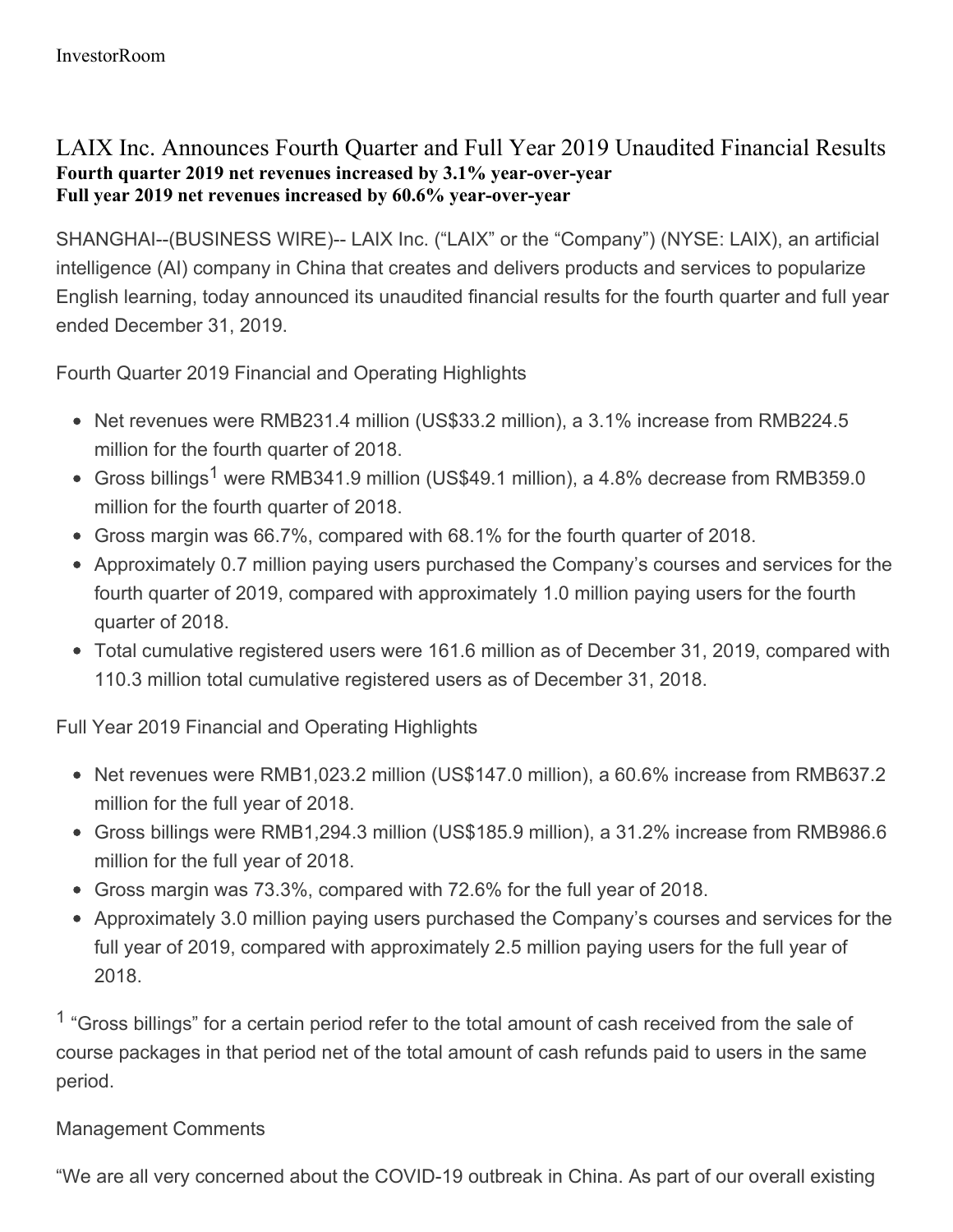corporate social responsibility mandate, we have initiated efforts as a Company to help those who have been impacted. At the end of January, we launched a nationwide initiative to offer complimentary courses as a way to support this fight and help those in the most impacted regions. We hope our offerings will bring encouragement to our users through our effective online language learning products. Internally, we have been adjusting our operations with employees in Wuhan who were working from home since the outbreak. However, we believe there will be very limited impact on our operational and financial performance due to our online business model. At the industry level, we have seen increasing user traffic and accelerating popularity of online education, we believe we can help make a difference in language learning by providing an effective, efficient, and customized online learning experience," said Dr. Yi Wang, Chairman and Chief Executive Officer of LAIX.

"In 2019 we remained focused on product and learning experience improvement by leveraging our steadfast commitment to providing 'education for all, starting from English.' Net revenues for the fourth quarter of 2019 came in at RMB231.4 million, meeting our previous guidance range. As we continued to invest in the product mix, including new products targeting the kids' English learning market, we incurred ongoing content development and IT service costs, which had impacted our gross margin. However, we believe we will benefit from these investments as they begin to show return this year. In addition, our efforts to optimize our marketing strategy showed positive signs, as gross billings for the fourth quarter increased by 24% while sales and marketing expenses decreased by 8%, both on a sequential basis, representing the trend of higher efficiency we have seen in our sales and marketing spending. We also saw gross billings per paying user increased sequentially in the fourth quarter, representing a strong testament in our ability to optimize the product mix and increase the average selling price.

"We also made meaningful progress in new product initiatives throughout the past year. The K-12 market represents an important growth driver for us in 2020 and we recently launched kids core course in early March after seeing the sales of our kids phonics course, our first paid offering in the kids market, grew nicely in the second half of 2019. With our offering being one of the top choices for language learners in the adult market, we have a number of initiatives underway to now penetrate into the K-12 market as well. As more of our adult users become parents themselves, we believe that with our strong brand recognition and compelling learning experience, they will choose our learning products for their children, allowing us to attract new users and cross-sell our products in a cost-effective manner.

"Our strong research and development capabilities continue to gain industry recognition, as our AI lab was awarded as Shanghai Key Laboratory of Artificial Intelligence in Learning and Cognitive Science in January 2020 as one of the first ten non-state-owned companies receiving such recognition.

"Looking into 2020, we see great opportunity in strengthening our leadership position in China's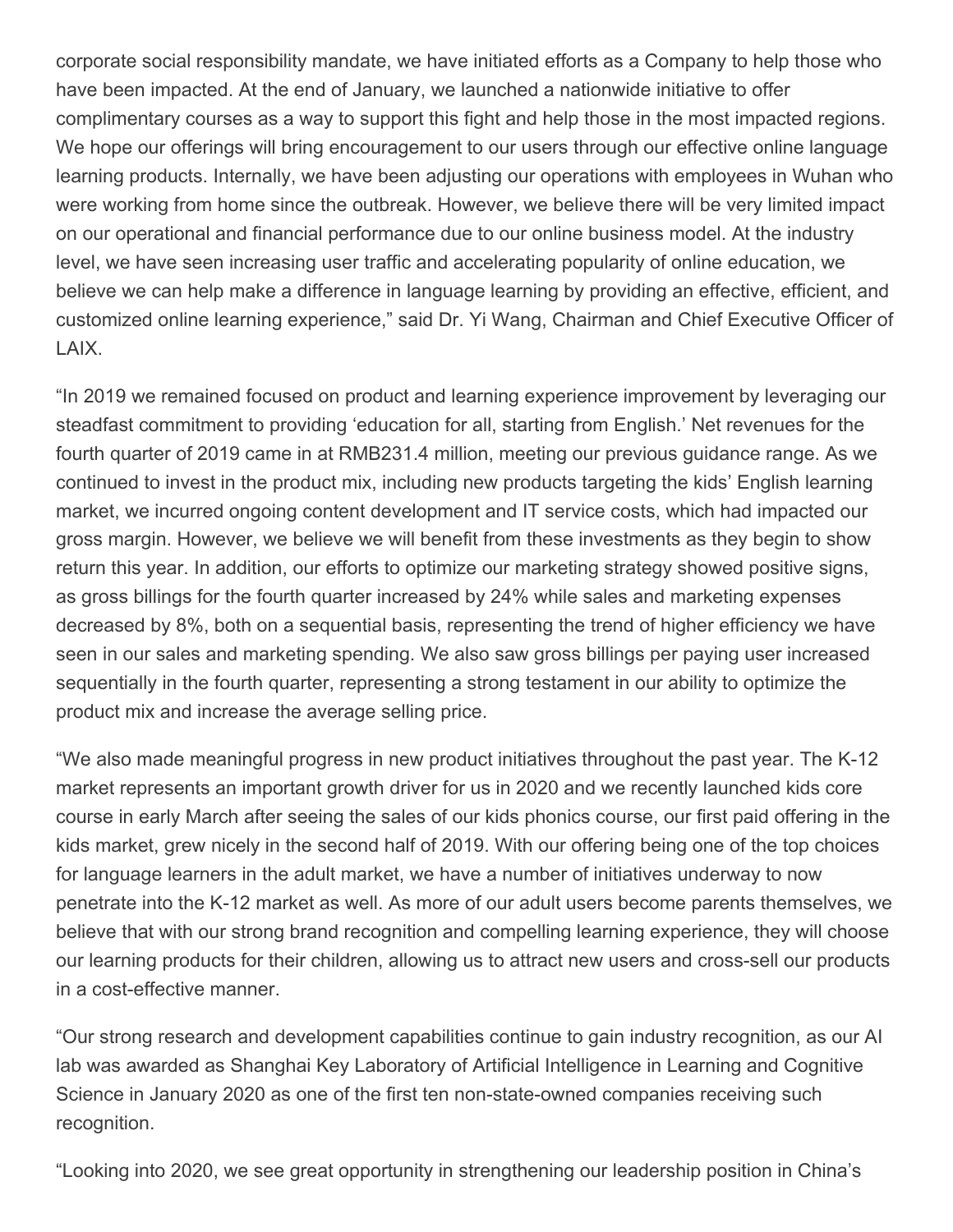adult English learning market. We will continue to enrich our product mix by offering a greater number of paid courses that meet the needs of a broad demographic range and address a spectrum of learning interests and needs. With the growth of our paid course offerings at a wider range of prices, we expect to further drive user conversion and enhance user lifetime value. At the same time, we are working hard to improve our operating efficiencies and cost structure as we serve an increasingly large number of users," concluded Dr. Wang.

Fourth Quarter 2019 Financial Results

### *Net Revenues*

Net revenues for the fourth quarter of 2019 were RMB231.4 million (US\$33.2 million), a 3.1% increase from RMB224.5 million for the same quarter last year. The increase was primarily attributable to the growth of the Company's business and the increased adoption of the Company's proprietary AI teacher among users in China as an effective learning approach and a better alternative to the traditional ways of English learning.

#### *Cost of Revenues*

Cost of revenues for the fourth quarter of 2019 was RMB77.1 million (US\$11.1 million), a 7.6% increase from RMB71.7 million for the same quarter last year. This change was primarily due to increases in (i) salaries and benefits for certain full-time employees and (ii) IT service cost, with all such costs resulting from the Company's general business growth and user base expansion.

# *Gross Profit and Gross Margin*

Gross profit for the fourth quarter of 2019 was RMB154.3 million (US\$22.2 million), a 0.9% increase from RMB152.8 million for the same quarter last year.

Gross margin for the fourth quarter of 2019 was 66.7%, compared with 68.1% for the same quarter last year.

# *Operating Expenses*

Total operating expenses for the fourth quarter of 2019 were RMB367.7 million (US\$52.8 million), a 17.6% increase from RMB312.5 million for the same quarter last year, with expenses increase primarily resulting from business growth activities, the development and introduction of new products and the costs associated with the expansion of the Company's user base.

Sales and marketing expenses for the fourth quarter of 2019 were RMB266.9 million (US\$38.3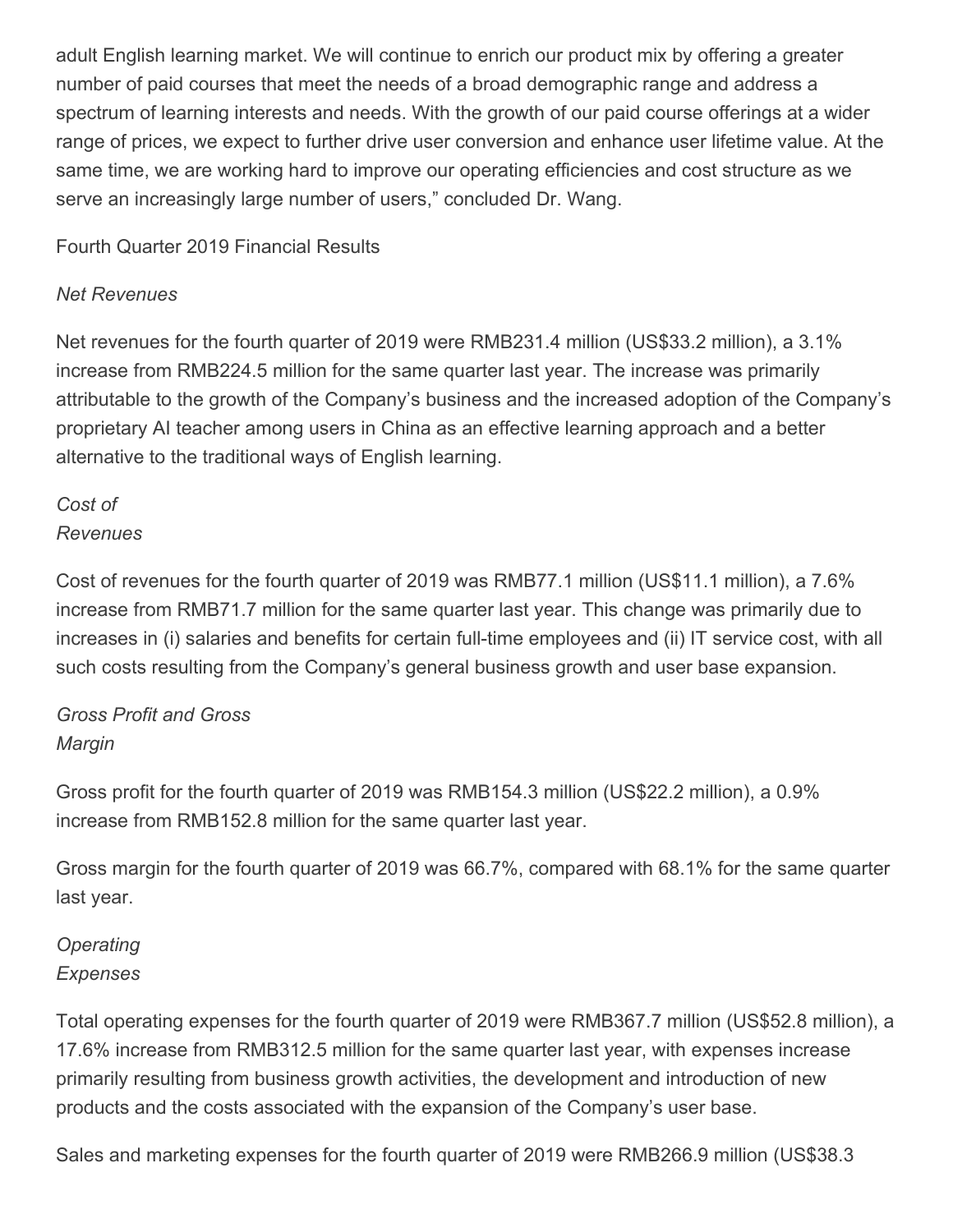million), a 10.4% increase from RMB241.7 million for the same quarter last year. The increase was primarily due to increases in (i) branding and marketing expenses, and (ii) salaries and benefits for sales and marketing personnel, including the Company's online study advisors. Sales and marketing expenses as a percentage of net revenues increased to 115.3% for the fourth quarter of 2019, compared with 107.7% for the same quarter last year.

Research and development expenses for the fourth quarter of 2019 were RMB53.2 million (US\$7.6 million), a 1.0% decrease from RMB53.7 million for the same quarter last year. Research and development expenses as a percentage of net revenues increased from the same quarter last year, representing 23.0% of net revenues for the fourth quarter of 2019, compared with 23.9% for the same quarter last year.

General and administrative expenses for the fourth quarter of 2019 were RMB47.7 million (US\$6.8 million), a 179.1% increase from RMB17.1 million for the same quarter last year, primarily due to discretionary bonus for key employees, increases in salaries and benefits for general and administrative personnel and impairment charge to the carrying value of leasehold improvements and furniture. General and administrative expenses were 20.6% of net revenues for the fourth quarter of 2019, compared with 7.6% for the same quarter last year.

# *Loss from Operations*

Loss from operations for the fourth quarter of 2019 was RMB211.1 million (US\$30.3 million), compared with RMB159.7 million for the same quarter last year due to the aforementioned reasons including general business growth and user base expansion.

# *Adjusted EBITDA 2*

Adjusted EBITDA for the fourth quarter of 2019 was a loss of RMB195.7 million (US\$28.1 million), compared with an adjusted EBITDA loss of RMB149.1 million for the same quarter last year.

 $2$  "Adjusted EBITDA" is a non-GAAP measure, which represents EBITDA before share-based compensation expenses. EBITDA represents net loss before interest, tax, depreciation and amortization. See "Reconciliations of GAAP and Non-GAAP Results" at the end of this press release.

*Foreign exchange related (losses) / gains, net*

Foreign exchange gain was RMB1.1 million (US\$0.2 million) in the fourth quarter of 2019, compared with a foreign exchange gain of RMB0.1 million for the same quarter last year.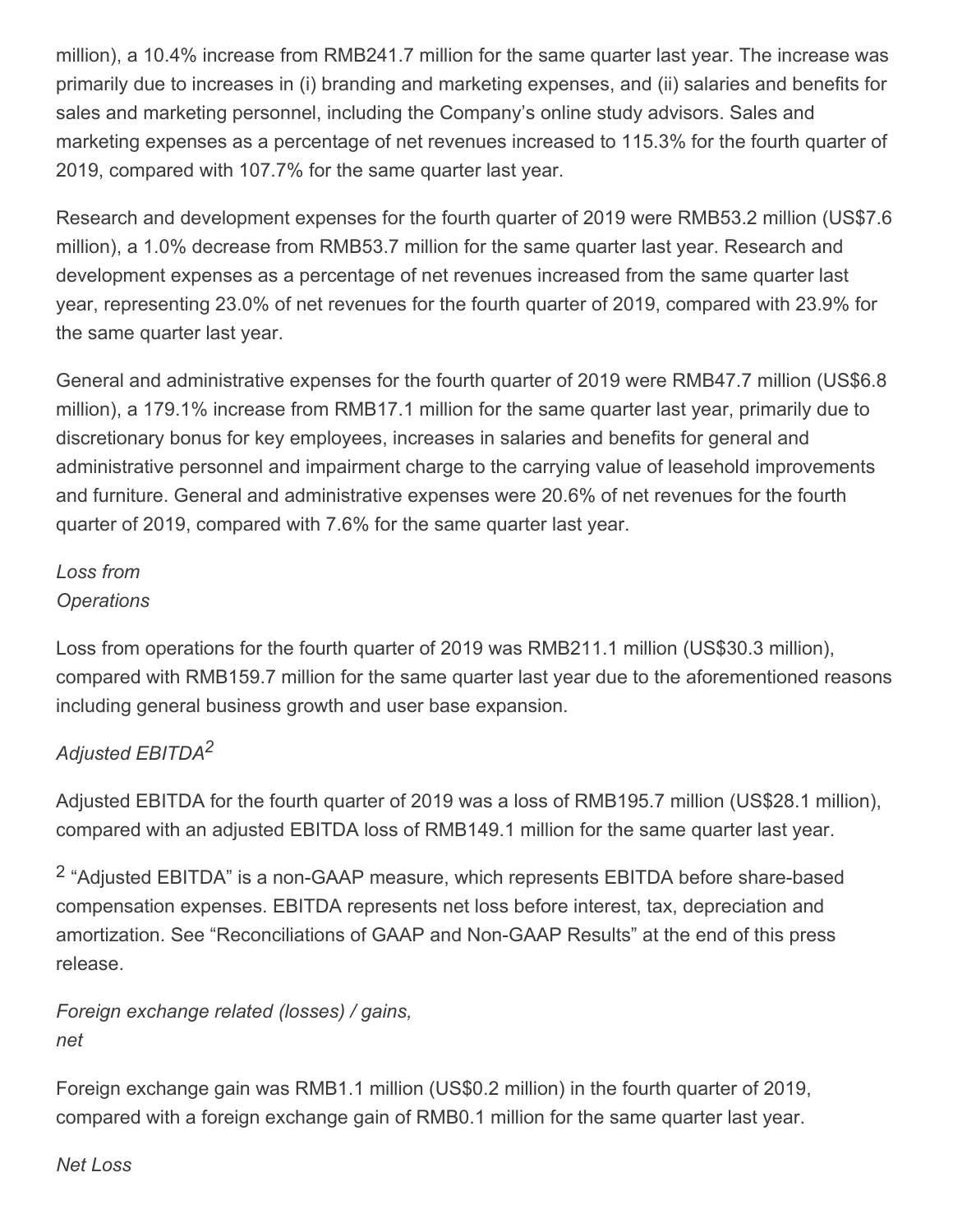Net loss for the fourth quarter of 2019 was RMB205.6 million (US\$29.5 million), compared with RMB163.4 million for the same quarter last year.

Adjusted net loss $^3$  for the fourth quarter of 2019 was RMB202.3 million (US\$29.1 million), compared with RMB157.0 million for the same quarter last year.

Basic and diluted net loss per ordinary share attributable to ordinary shareholders for the fourth quarter of 2019 was RMB4.15 (US\$0.60), compared with RMB3.41 for the same quarter last year.

 $3$  "Adjusted net loss" is a non-GAAP measure, which excludes share-based compensation expenses. See "Reconciliation of GAAP and Non-GAAP Results" at the end of this press release.

Full Year 2019 Financial Results

#### *Net Revenues*

Net revenues for the full year of 2019 were RMB1,023.2 million (US\$147.0 million), a 60.6% increase from RMB637.2 million for the full year of 2018. The increase was primarily attributable to the growth of the Company's business and the platform-wide expansion of the Company's paying user base as well as the increased adoption of the Company's proprietary AI teacher among users in China as an effective learning approach and a better alternative to the traditional ways of English learning.

# *Cost of*

## *Revenues*

Cost of revenues for the full year of 2019 was RMB273.5 million (US\$39.3 million), a 56.5% increase from RMB174.7 million for the full year of 2018. This change was primarily due to increases in (i) salaries and benefits for certain full-time employees and (ii) IT service cost, with all such costs resulting from the Company's general business growth and user base expansion.

# *Gross Profit and Gross Margin*

Gross profit for the full year of 2019 was RMB749.7 million (US\$107.7 million), a 62.1% increase from RMB462.5 million for the full year of 2018 as a result of increased economies of scale.

Gross margin for the full year of 2019 was 73.3%, compared with 72.6% for the full year of 2018.

# *Operating Expenses*

Total operating expenses for the full year of 2019 were RMB1,336.8 million (US\$192.0 million), a 44.4% increase from RMB926.0 million for the full year of 2018, with expenses increase primarily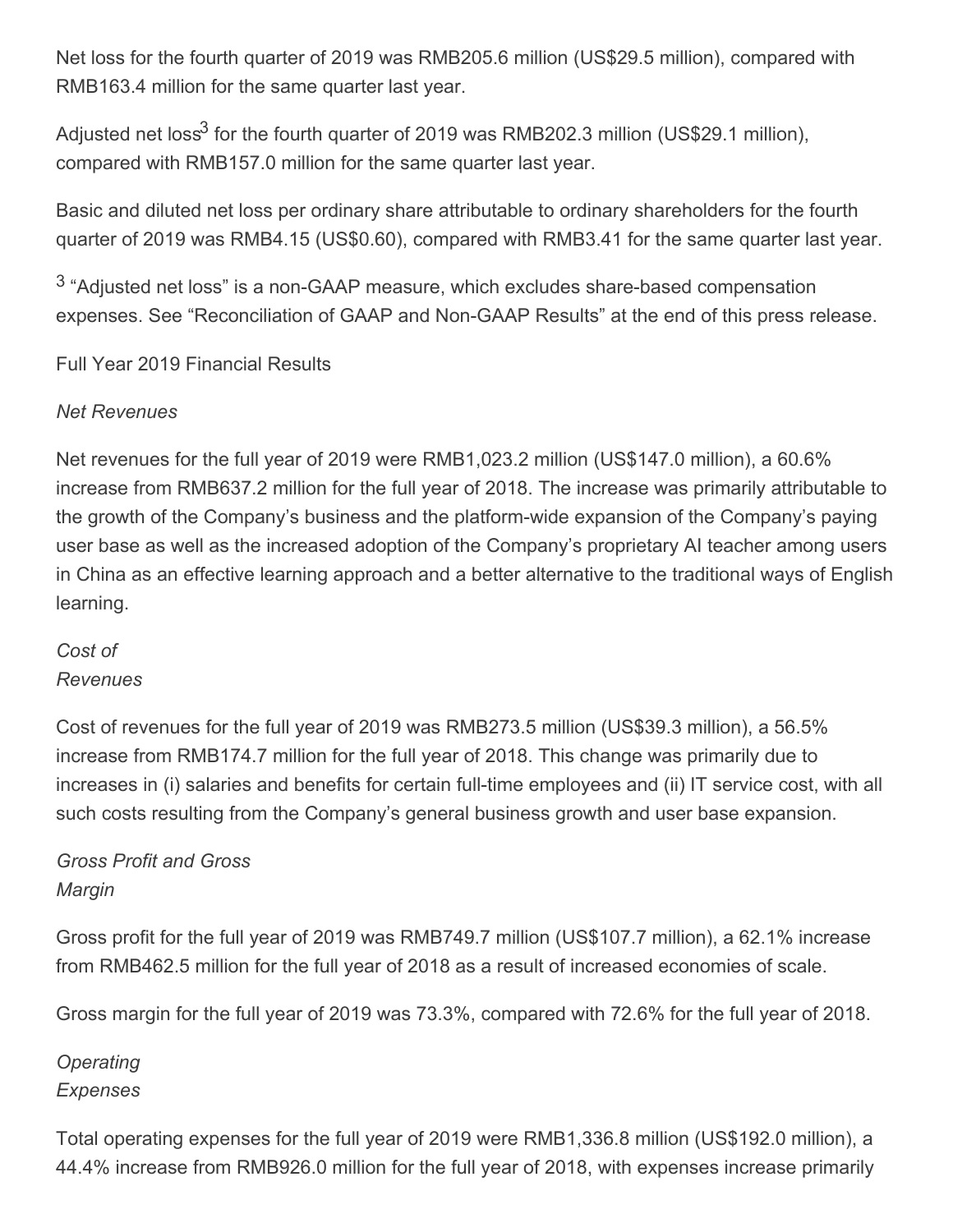resulting from business growth activities, the development and introduction of new products and the costs associated with the expansion of the Company's user base.

Sales and marketing expenses for the full year of 2019 were RMB969.4 million (US\$139.2 million), a 37.4% increase from RMB705.4 million for the full year of 2018. The increase was primarily due to increases in (i) branding and marketing expenses, and (ii) salaries and benefits for sales and marketing personnel, including the Company's online study advisors. Sales and marketing expenses as a percentage of net revenues declined to 94.7% for the full year of 2019, compared with 110.7% for the full year of 2018.

Research and development expenses for the full year of 2019 were RMB213.9 million (US\$30.7 million), a 37.8% increase from RMB155.2 million for the full year of 2018, primarily due to an increase in salaries and benefits for research and development personnel. Research and development expenses as a percentage of net revenues decreased from the prior year, representing 20.9% of net revenues for the full year of 2019, compared with 24.3% for the full year of 2018.

General and administrative expenses for the full year of 2019 were RMB153.5 million (US\$22.1 million), a 134.6% increase from RMB65.4 million for the full year of 2018, primarily due to discretionary bonus for key employees, increases in salaries and benefits for general and administrative personnel, and professional service fees. General and administrative expenses were 15.0% of net revenues for the full year of 2019, compared with 10.3% for the full year of 2018.

# *Loss from Operations*

Loss from operations for the full year of 2019 was RMB584.7 million (US\$84.0 million), compared with RMB463.5 million for the full year of 2018 due to the aforementioned reasons including general business growth and user base expansion.

# *Adjusted EBITDA*

Adjusted EBITDA for the full year of 2019 was a loss of RMB528.7 million (US\$75.9 million), compared with an adjusted EBITDA loss of RMB413.0 million for the full year of 2018.

*Foreign exchange related (losses) / gains, net*

Foreign exchange loss was RMB2.5 million (US\$0.4 million) for the full year of 2019, compared with a foreign exchange loss of RMB4.2 million for the full year of 2018.

## *Net Loss*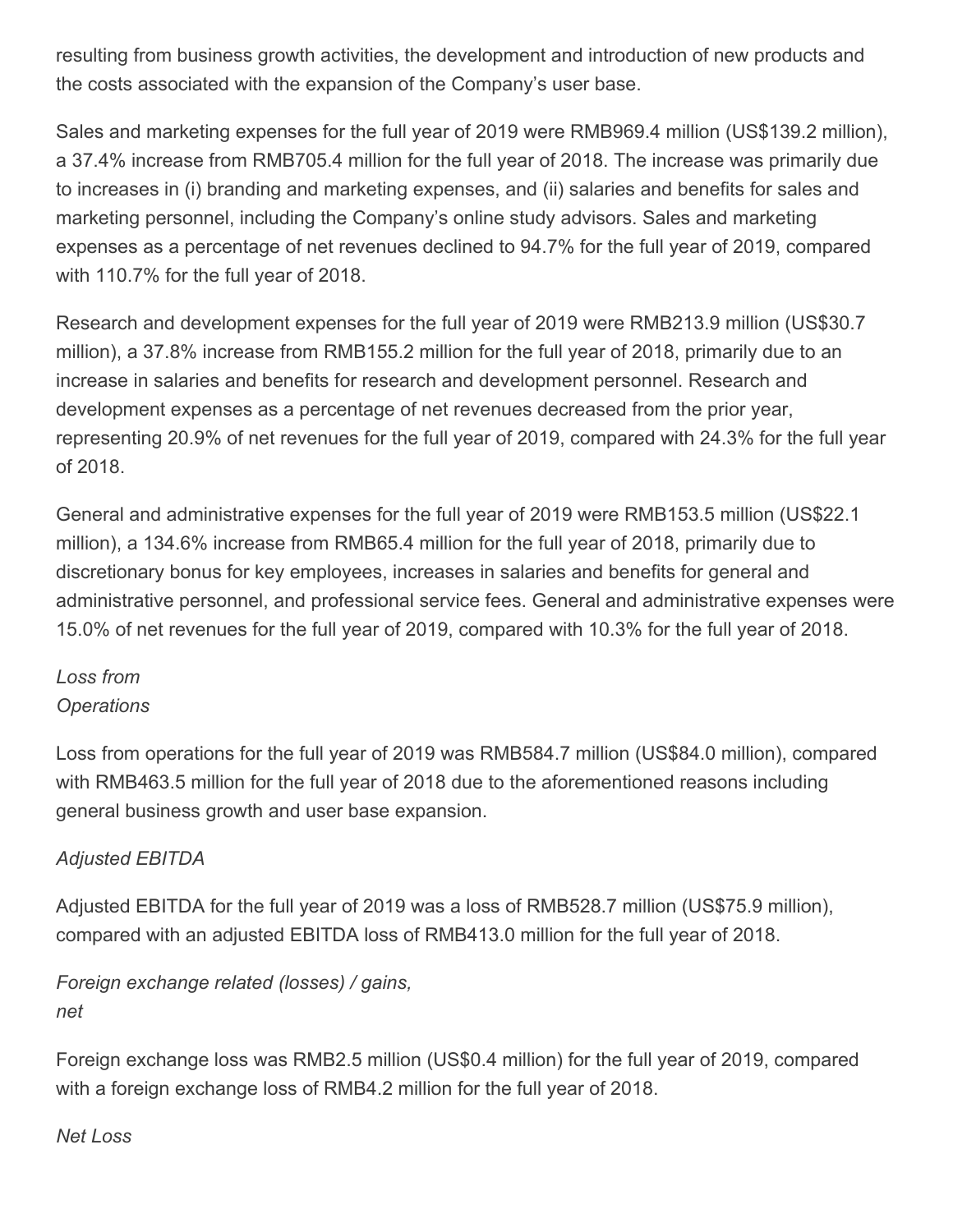Net loss for the full year of 2019 was RMB574.8 million (US\$82.6 million), compared with RMB488.1 million for the full year of 2018.

Adjusted net loss for the full year of 2019 was RMB548.1 million (US\$78.7 million), compared with RMB442.6 million for the full year of 2018.

Basic and diluted net loss per ordinary share attributable to ordinary shareholders for the full year of 2019 was RMB11.64 (US\$1.67), compared with RMB19.17 for the full year of 2018.

#### *Balance Sheet*

As of December 31, 2019, the Company's cash, cash equivalents, restricted cash and short-term investments totaled RMB552.6 million (US\$79.4 million), compared with RMB747.8 million as of December 31, 2018.

The Company had deferred revenues (current and non-current) of RMB696.0 million (US\$100.0 million) as of December 31, 2019, compared with RMB477.6 million as of December 31, 2018.

#### **Outlook**

For the first quarter of 2020, the Company currently expects:

- Net revenues to be between RMB190.0 million to RMB210.0 million, which would represent a decrease of approximately 25.0% to 17.1% from RMB253.3 million for the same quarter last year;

This forecast reflects the Company's current and preliminary view on the current business situation and market conditions, which is subject to change.

#### Conference Call

The Company's management will host an earnings conference call at 9:00 PM U.S. Eastern Time on March 12, 2020 (9:00 AM Beijing/Hong Kong time on March 13, 2020).

Dial-in details for the earnings conference call are as follows:

| $\blacksquare$             | $\mathbf{A}$ |
|----------------------------|--------------|
| Conference ID:             | 386961       |
| Hong Kong:                 | $+852-5$     |
| China, Domestic:           | 400-04       |
| China:                     | 400-04       |
| International:             | $+1-647$     |
| United States (toll free): | $+1 - 877$   |
|                            |              |

Participants should dial-in at least 10 minutes before the scheduled start time to be connected to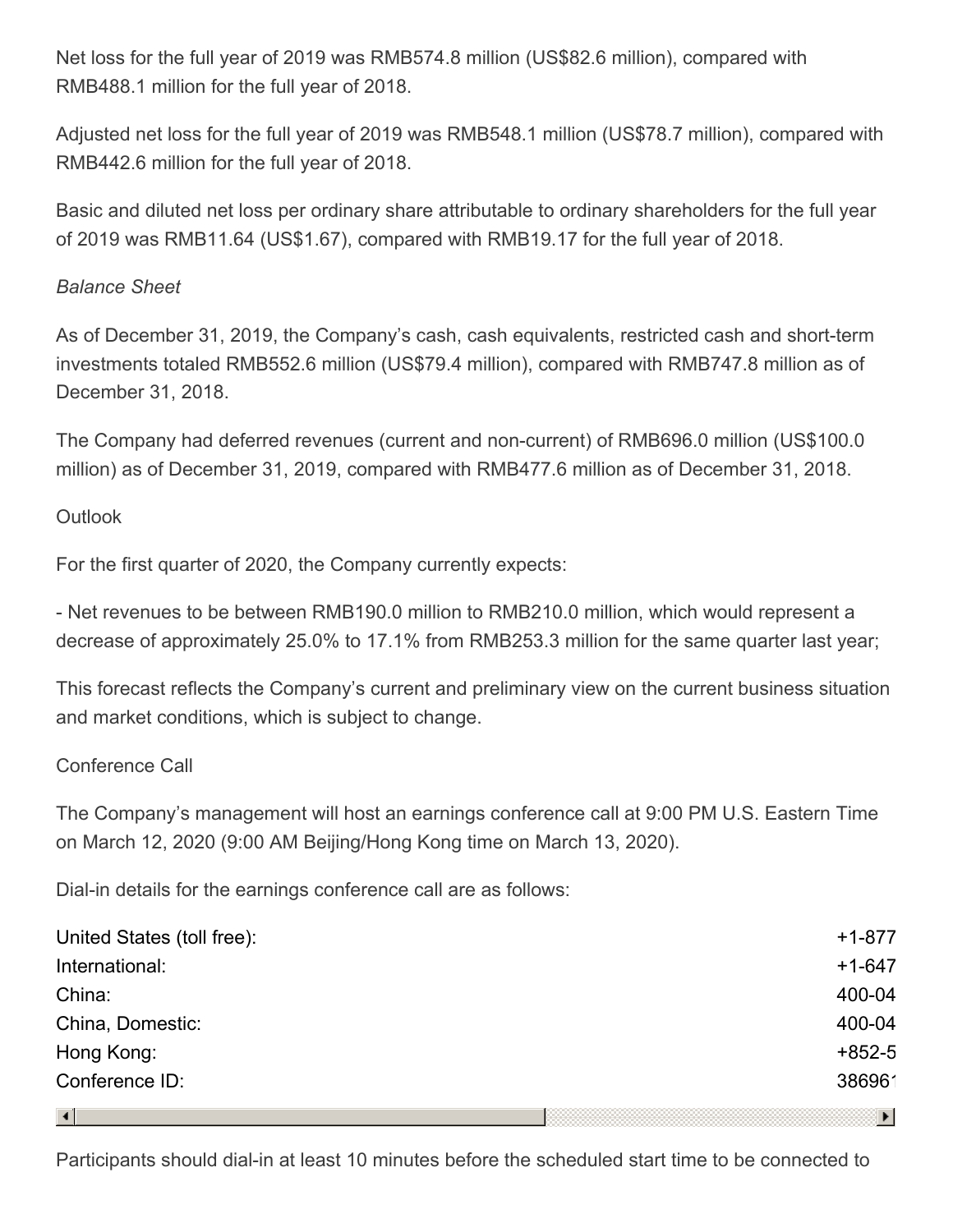the call.

Additionally, a live and archived webcast of the conference call will be available on the Company's investor relations website at [http://ir.laix.com/investors](https://cts.businesswire.com/ct/CT?id=smartlink&url=http%3A%2F%2Fir.laix.com%2Finvestors&esheet=52188049&newsitemid=20200312005855&lan=en-US&anchor=http%3A%2F%2Fir.laix.com%2Finvestors&index=1&md5=0758ddacc8b787d110c1762dcdb3f278).

# About LAIX Inc.

LAIX Inc. ("LAIX" or the "Company") is an artificial intelligence (AI) company in China that creates and delivers products and services to popularize English learning. Its proprietary AI teacher utilizes cutting-edge deep learning and adaptive learning technologies, big data, well-established education pedagogies and the mobile internet. LAIX believes its innovative approach fundamentally transforms learning. LAIX provides its products and services on demand via its mobile apps, primarily its flagship "English Liulishuo" mobile app launched in 2013. On the Company's platform, AI technologies are seamlessly integrated with diverse learning content incorporating wellestablished language learning pedagogies, gamified features and strong social elements to deliver an engaging, adaptive learning experience. LAIX provides a variety of courses inspired by a broad range of topics and culture themes to make English learning more interesting and is committed to offering a fun, interactive learning environment to motivate and engage its users.

For more information, please visit: [http://ir.laix.com](https://cts.businesswire.com/ct/CT?id=smartlink&url=http%3A%2F%2Fir.laix.com&esheet=52188049&newsitemid=20200312005855&lan=en-US&anchor=http%3A%2F%2Fir.laix.com&index=2&md5=05fd4866f4e76cd8d026cd3e391961e7).

Use of Non-GAAP Financial Measures

We use adjusted EBITDA and adjusted net loss, each a non-GAAP financial measure, in evaluating our operating results and for financial and operational decision-making purposes.

We believe that adjusted EBITDA and adjusted net loss help identify underlying trends in our business that could otherwise be distorted by the effect of certain expenses that we include in loss from operations and net loss. We believe that adjusted EBITDA and adjusted net loss provide useful information about our results of operations, enhance the overall understanding of our past performance and future prospects and allow for greater visibility with respect to key metrics used by our management in its financial and operational decision-making.

Adjusted EBITDA and adjusted net loss should not be considered in isolation or construed as an alternative to loss from operations, net loss or any other measure of performance or as an indicator of our operating performance. Investors are encouraged to review the historical non-GAAP financial measures to the most directly comparable GAAP measures. Adjusted EBITDA and adjusted net loss presented here may not be comparable to similarly titled measures presented by other companies. Other companies may calculate similarly titled measures differently, limiting their usefulness as comparative measures to our data. We encourage investors and others to review our financial information in its entirety and not rely on a single financial measure.

Exchange Rate Information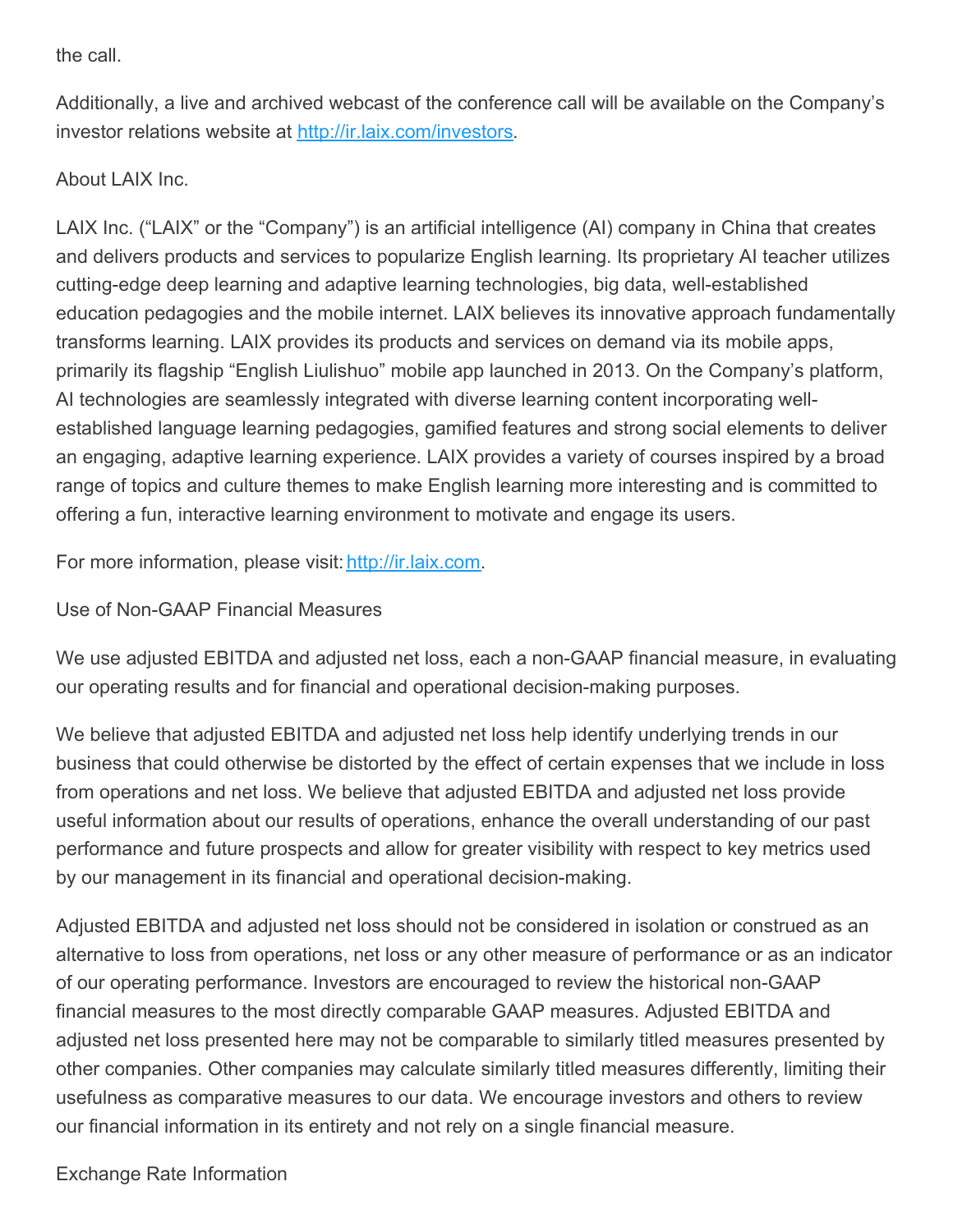This announcement contains translations of certain RMB amounts into U.S. dollars at a specified rate solely for the convenience of the reader. Unless otherwise noted, all translations from Renminbi to U.S. dollars are made at a rate of RMB6.9618 to US\$1.00, the rate in effect as of December 31, 2019 published by the Federal Reserve Board.

#### Safe Harbor Statement

This announcement contains forward-looking statements. These statements are made under the "safe harbor" provisions of the U.S. Private Securities Litigation Reform Act of 1995. These forward-looking statements can be identified by terminology such as "will," "expects," "anticipates," "aims," "future," "intends," "plans," "believes," "estimates," "confident," "potential," "continue" or other similar expressions. Among other things, the Outlook and quotations from management in this announcement, as well as LAIX's strategic and operational plans, contain forward-looking statements. LAIX may also make written or oral forward-looking statements in its periodic reports to the U.S. Securities and Exchange Commission, in its annual report to shareholders, in press releases and other written materials and in oral statements made by its officers, directors or employees to third parties. Statements that are not historical facts, including but not limited to statements about LAIX's beliefs and expectations, are forward-looking statements. Forward-looking statements involve inherent risks and uncertainties, and a variety of factors could cause actual results to differ materially from those contained in any forward-looking statement, including but not limited to the following: LAIX's goals and strategies; LAIX's future business development, results of operations and financial condition; the expected growth of the education market; LAIX's ability to monetize the user base; fluctuations in general economic and business conditions in China; the potential impact of the COVID-19 to LAIX's business operations and the economy in China and elsewhere generally; and assumptions underlying or related to any of the foregoing. Further information regarding these and other risks is included in the Company's filings with the Securities and Exchange Commission. All information provided in this press release and in the attachments is as of the date of the press release, and the Company undertakes no duty to update such information, except as required under applicable law.

> LAIX INC. UNAUDITED CONSOLIDATED BALANCE SH (Amount in thousands of Renminbi ("RMB") and US d

> > December 31, 2018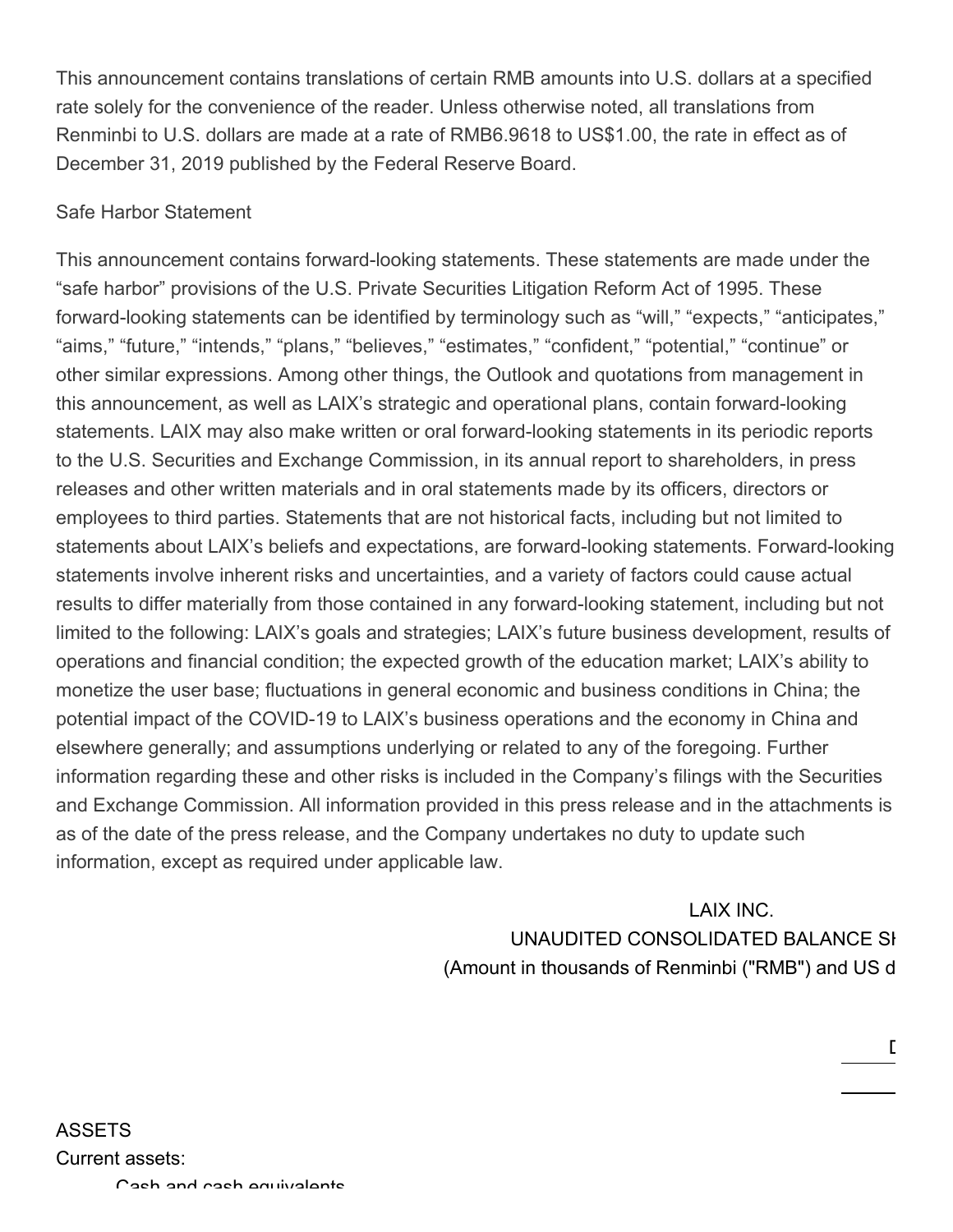Cash and cash equivalents Restricted cash Short-term investments Accounts receivable, net Prepayments and other current assets Total current assets Non-current assets: Property and equipment, net Investment in equity fund Intangible assets, net Operating lease right-of-use assets, net (1) Other non-current assets Deferred tax assets Total non-current assets

Total assets

#### LIABILITIES

Current liabilities:

Accounts payable Deferred revenue

Salary and welfare payable

Tax payable

Operating lease liability, current (1)

Accrued liabilities and other current liabilities

Total current liabilities

Non-current liabilities:

Deferred revenue, non-current

Operating lease liability, non-current (1)

Other non-current liabilities

Total non-current liabilities

Total liabilities

Shareholders' equity/(deficit)

Class A Ordinary shares

Class B Ordinary shares

Subscriptions receivable from founding shareholders

Treasury Stock

Additional paid-in capital

Accumulated other comprehensive income

Accumulated (deficit)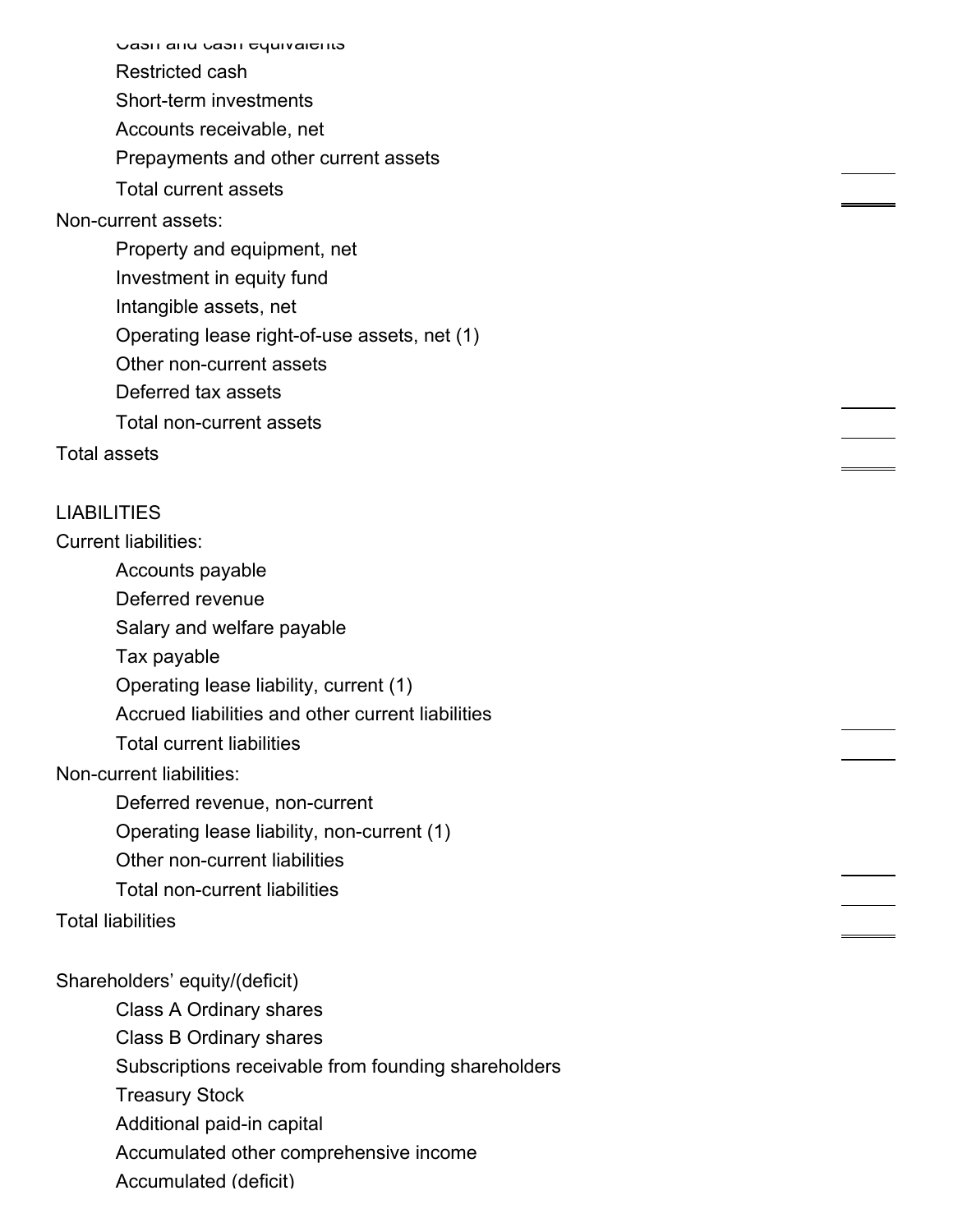$\overline{\phantom{a}}$ Total shareholders' equity/(deficit)

Total liabilities and shareholders' equity/(deficit)

 $\vert \vert$ 

(1) On January 1, 2019, the Company adopted ASC 842, the new lease standard, using the additional transition method. No cumulative effect adjustment to the opening balance of retained earnings was required.

# LAIX INC. UNAUDITED CONSOLIDATED STATEMENTS OF COMP (Amount in thousands of Renminbi ("RMB") and US  $\alpha$ except for number of shares and per share

 $\blacktriangleright$ 

|                                               |                          | Three months |  |
|-----------------------------------------------|--------------------------|--------------|--|
|                                               | December 31 September 30 |              |  |
|                                               | 2018                     | 2019         |  |
|                                               | <b>RMB</b>               | <b>RMB</b>   |  |
| Net revenues                                  | 224,461                  | 262,092      |  |
| Cost of revenues                              | (71, 656)                | (71, 825)    |  |
| Gross profit                                  | 152,805                  | 190,267      |  |
| Operating expenses:                           |                          |              |  |
| Sales and marketing expenses                  | (241, 745)               | (289, 184)   |  |
| Research and development expenses             | (53, 719)                | (57, 723)    |  |
| General and administrative expenses           | (17,082)                 | (57, 893)    |  |
| Total operating expenses                      | (312, 546)               | (404, 800)   |  |
| Other operating income                        |                          |              |  |
| Loss from operations                          | (159, 741)               | (214, 533)   |  |
| Other income/(expenses):                      |                          |              |  |
| Interest income                               | 371                      | 376          |  |
| Foreign exchange related gains/(losses), net  | 143                      | (2,605)      |  |
| Change in fair value of short-term investment |                          | 1,767        |  |
| Other income, net                             | 1,903                    | 1,108        |  |
|                                               |                          |              |  |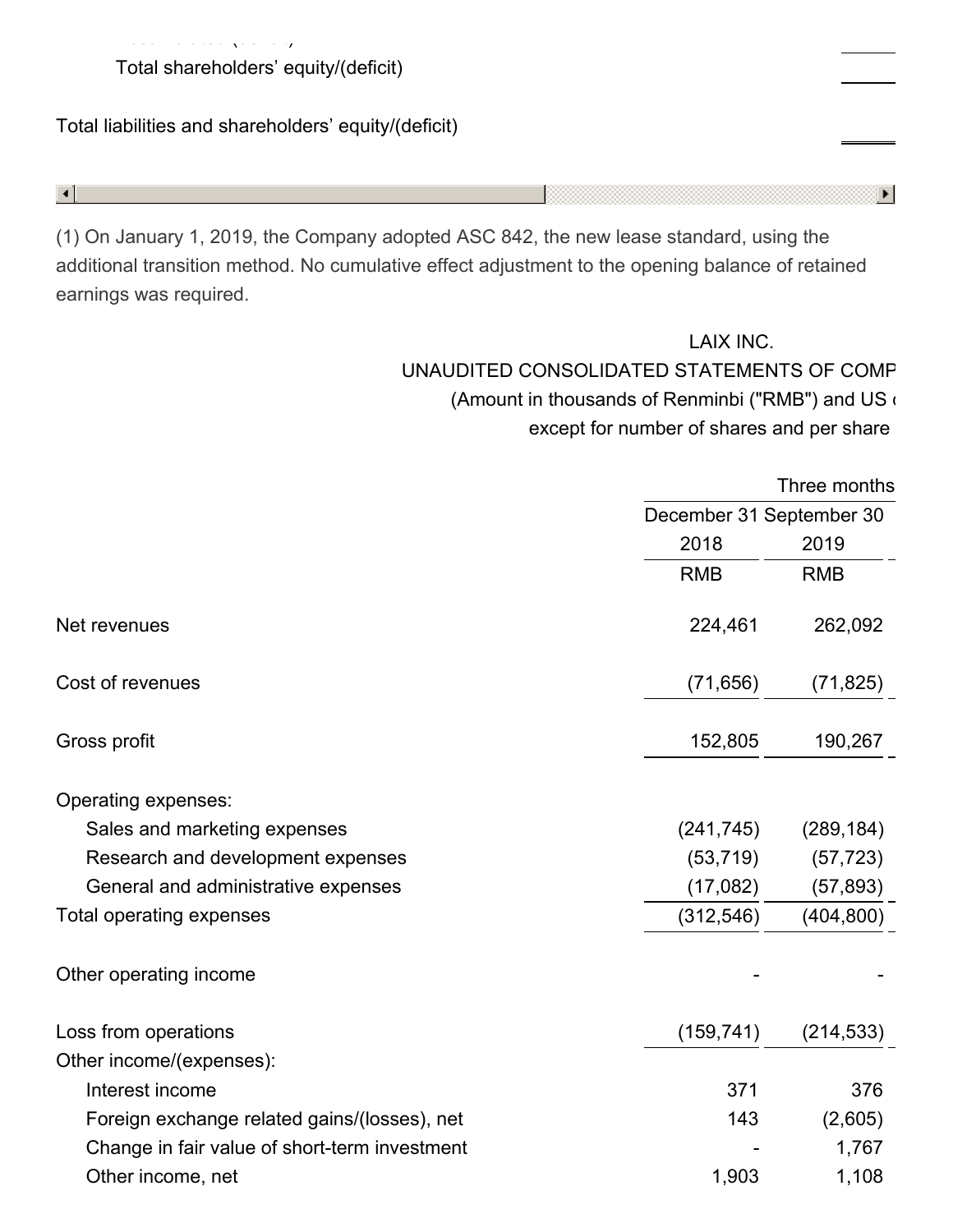| Loss before income taxes expenses                          | (157, 324) | (213,887) |
|------------------------------------------------------------|------------|-----------|
| Income tax expenses                                        | (6,042)    | (209)     |
| Net loss                                                   | (163,366)  | (214,096) |
| Series A Preferred share redemption value accretion        |            |           |
| Series B Preferred share redemption value accretion        |            |           |
| Series C Preferred share redemption value accretion        |            |           |
| Net loss attributable to LAIX Inc.'s ordinary shareholders | (163,366)  | (214,096) |
|                                                            |            |           |

LAIX INC.

UNAUDITED CONSOLIDATED STATEMENTS OF COMP

(Amount in thousands of Renminbi ("RMB") and US  $\alpha$ 

except for number of shares and per share

|                                                                | Three months |                          |  |
|----------------------------------------------------------------|--------------|--------------------------|--|
|                                                                |              | December 31 September 30 |  |
|                                                                | 2018         | 2019                     |  |
|                                                                | <b>RMB</b>   | <b>RMB</b>               |  |
| Net loss                                                       | (163, 366)   | (214, 096)               |  |
| Other comprehensive (loss)/income                              |              |                          |  |
| -Foreign currency translation adjustment, net of nil tax       | (2,634)      | 19,543                   |  |
| Comprehensive loss                                             | (166,000)    | (194, 553)               |  |
| Net loss per Class A and Class B ordinary shares               |              |                          |  |
| -Basic and Diluted                                             | (3.41)       | (4.33)                   |  |
| Weighted average number of Class A and Class B ordinary shares |              |                          |  |
| used in per share calculation                                  |              |                          |  |
| -Basic and Diluted                                             | 47,952,231   | 49,471,1184              |  |
| $\vert \vert$                                                  |              |                          |  |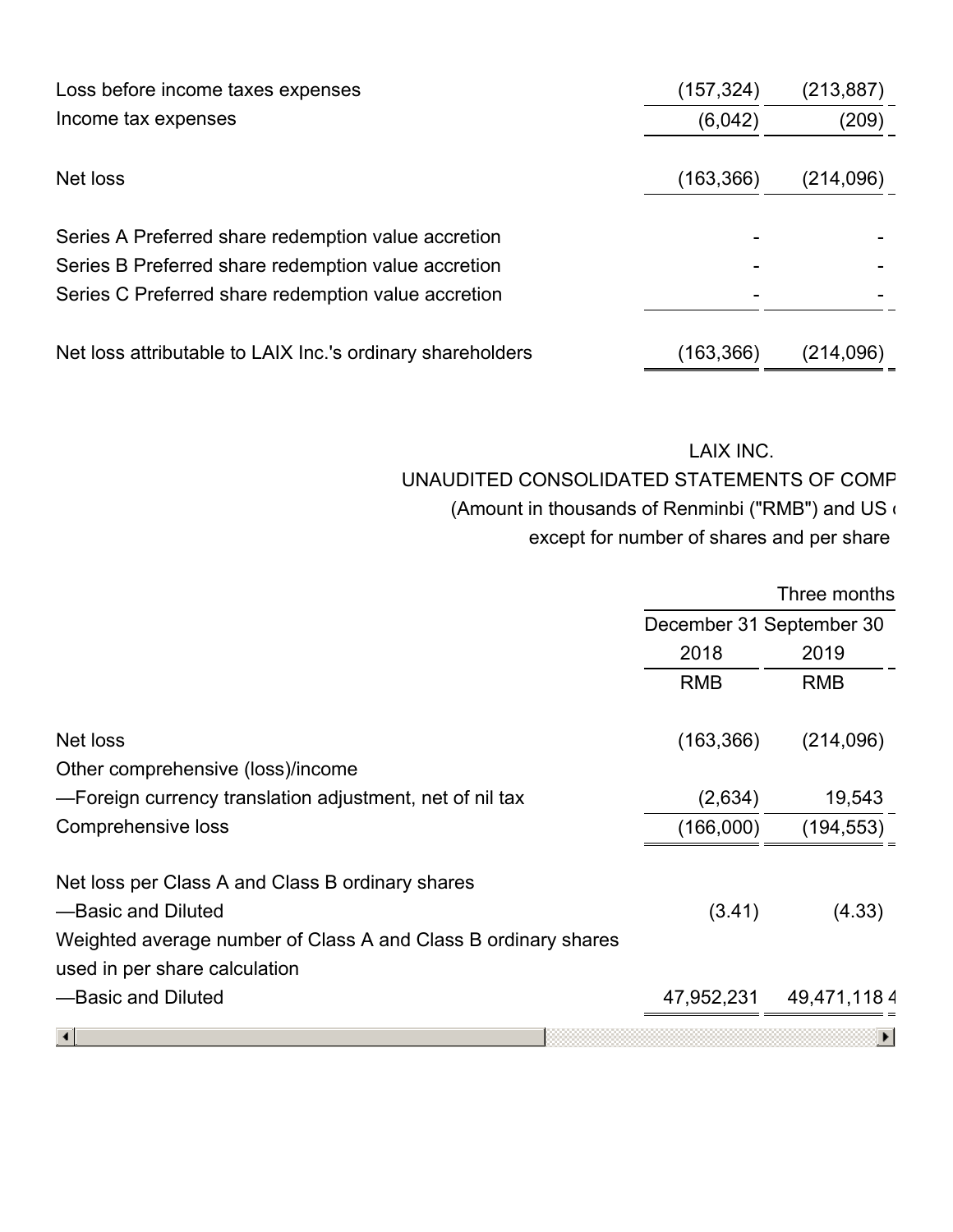#### LAIX INC.

Reconciliation of GAAP and Non-GAAP Re (Amount in thousands of Renminbi ("RMB") and US  $($ except for percentage data)

|                                                                              |            | Three n<br>December 31 Septem |  |
|------------------------------------------------------------------------------|------------|-------------------------------|--|
|                                                                              |            |                               |  |
|                                                                              | 2018       | 20 <sup>1</sup>               |  |
|                                                                              | <b>RMB</b> | <b>RN</b>                     |  |
| Net loss                                                                     | (163, 366) | (21)                          |  |
| Add:                                                                         |            |                               |  |
| Share-based compensation expenses                                            | 6,374      |                               |  |
| Depreciation of property, plant and equipment and amortization of Intangible |            |                               |  |
| assets                                                                       | 1,970      |                               |  |
| Amortization of prepaid interest expense and service fees to loan companies  | 245        |                               |  |
| Impairment loss                                                              |            |                               |  |
| Income tax expenses                                                          | 6,042      |                               |  |
| Subtract:                                                                    |            |                               |  |
| Interest income                                                              | (371)      |                               |  |
| <b>Adjusted EBITDA</b>                                                       | (149, 106) | (2C)                          |  |
| Net loss                                                                     | (163, 366) | (21)                          |  |
| Add back:                                                                    |            |                               |  |
| Share-based compensation expenses                                            | 6,374      |                               |  |
| Adjusted net loss                                                            | (156, 992) | (2C)                          |  |
| $\blacktriangleleft$                                                         |            | Þ.                            |  |

View source version

on [businesswire.com](http://businesswire.com/): <https://www.businesswire.com/news/home/20200312005855/en/>

For investor and media inquiries, please contact: LAIX Inc. Chuhan Wang Investor Relations Email: *[ir@laix.com](mailto:ir@laix.com)*